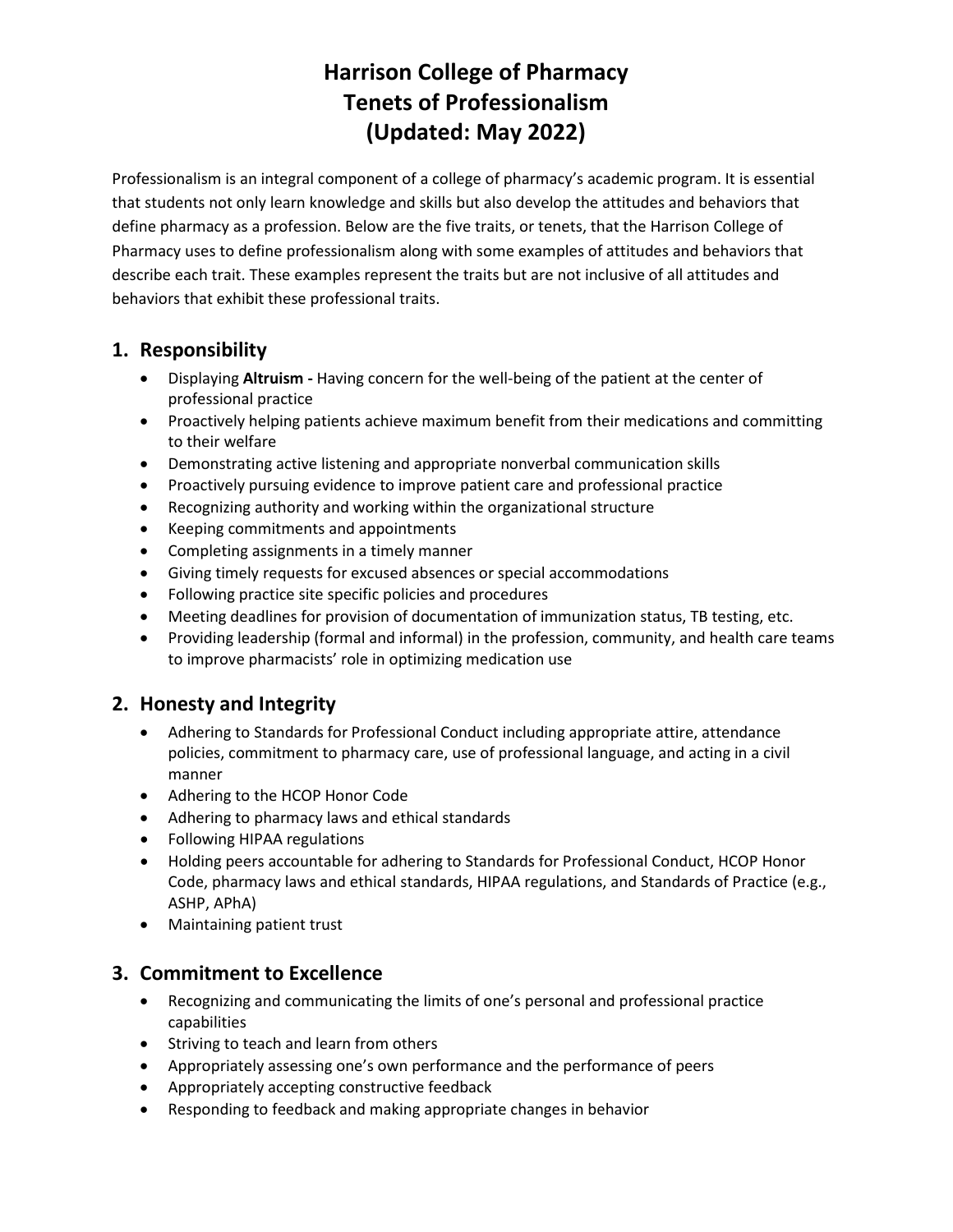## **Harrison College of Pharmacy Tenets of Professionalism (Updated: May 2022)**

• Developing and implementing self-learning plans based on identification of limitations

#### **4. Respect for Others**

- Demonstrating respectful behavior in all class and group activities
- Showing respect and care for others
- Modeling empathic behaviors in interactions with patients, families, caregivers, and other healthcare professionals related to provider caregiver activities
- Reserving judgment of patients and others regardless of one's own personal moral, ethical, social, religious, or other beliefs or background
- Acknowledging and respecting that colleagues and other healthcare professionals may differ in beliefs and values
- Collaborating as an effective, efficient, and accountable team member
- Demonstrating the ability to appropriately work with people
- Allowing class to be conducted seamlessly and stopping only for immediate questions/clarifications that are pursuant to class material or an emergency

#### **5. Professional Stewardship**

As individuals who have made the decision to enter the profession of pharmacy, student pharmacists, like other professionals, have a stewardship responsibility to their chosen profession. Professional stewardship involves responsibility to various constituencies including one's self, the profession, one's patients, and society at large. It is important for student pharmacists to begin to develop the characteristics of professional stewardship during pharmacy school and for that professional stewardship to be assessed in the context of student pharmacists' professional development.

The following are characteristics of professional stewardship that should be considered by faculty members as they assess professionalism in those student pharmacists for which they serve as coaches. It is recognized that not all student pharmacists will participate in activities in each of these dimensions and that variations in the level of participation are acceptable. However, to be evaluated as competent or higher, student pharmacists must demonstrate significant activity in more than one dimension. Activity in the various dimensions must be documented in the student pharmacist's portfolio.

• **Holding membership and actively participating in professional organizations –** As professionals, student pharmacists are expected to join and regularly participate in one or more organizations that are available to HCOP student pharmacists. Active participation is defined as regular attendance at meetings, participation in various events sponsored by the organization(s), and assumption of formal and/or informal leadership roles.